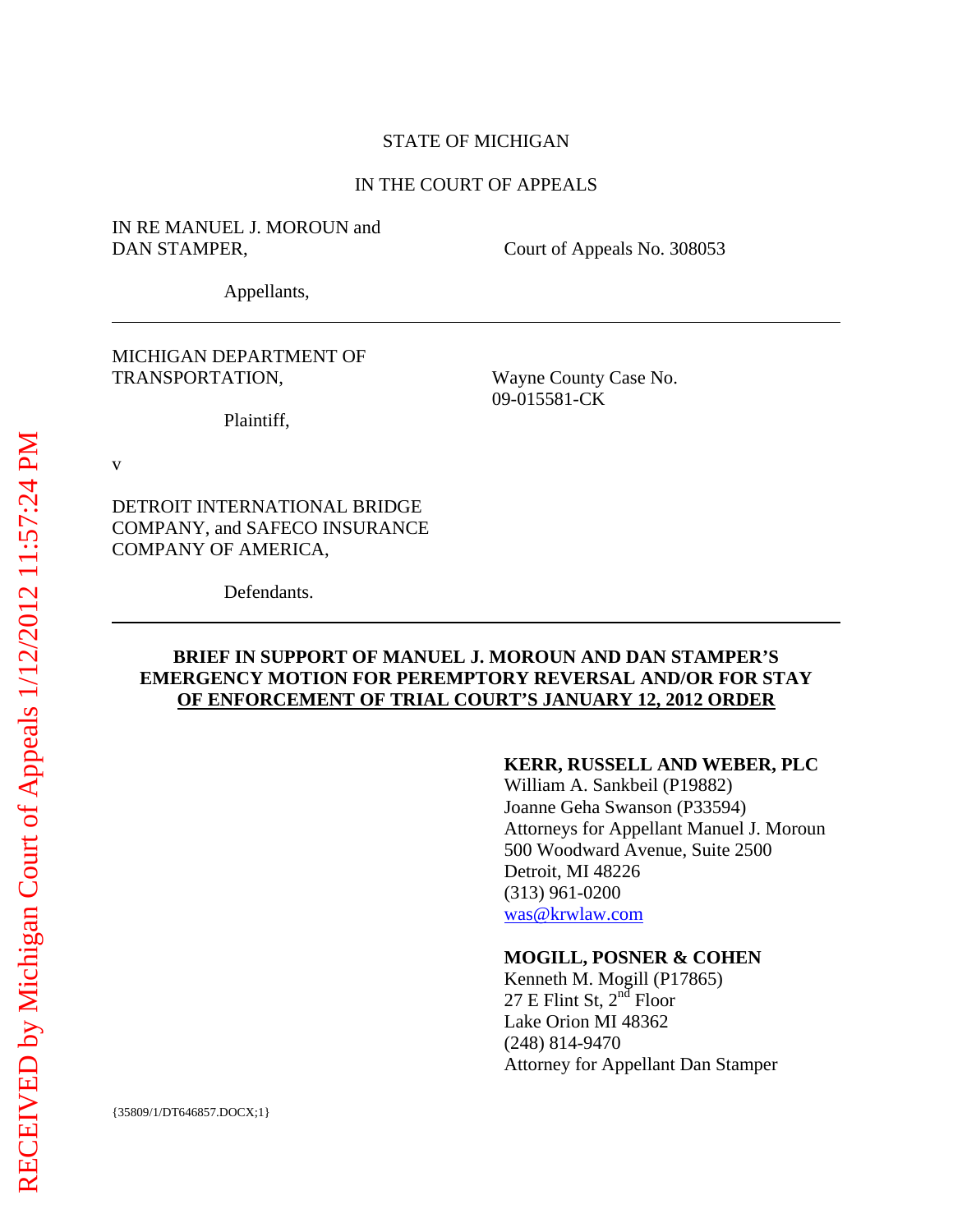# **TABLE OF CONTENTS**

| I. |             | The Grounds for Error in the Trial Court's Incarceration Order Are So Manifest That<br>Immediate Reversal Should Be Granted Without Formal Argument or Submission 4                                                                                                                        |  |  |  |
|----|-------------|--------------------------------------------------------------------------------------------------------------------------------------------------------------------------------------------------------------------------------------------------------------------------------------------|--|--|--|
|    | $A_{\cdot}$ |                                                                                                                                                                                                                                                                                            |  |  |  |
|    | <b>B.</b>   | Because There is No Lawful Basis for the Trial Court's January 12 Order<br>Incarcerating Mr. Moroun and Mr. Stamper, the Order Violates the<br>Constitutional Rights of Mr. Moroun and Mr. Stamper and Conflicts<br>With the Well-Settled Procedures Established by Statute and Court Rule |  |  |  |
| Π. |             | Alternatively (and Additionally if Necessary While the Peremptory Reversal Motion<br>is Pending), Enforcement of the January 12 Order Should Be Stayed Pending                                                                                                                             |  |  |  |
|    |             |                                                                                                                                                                                                                                                                                            |  |  |  |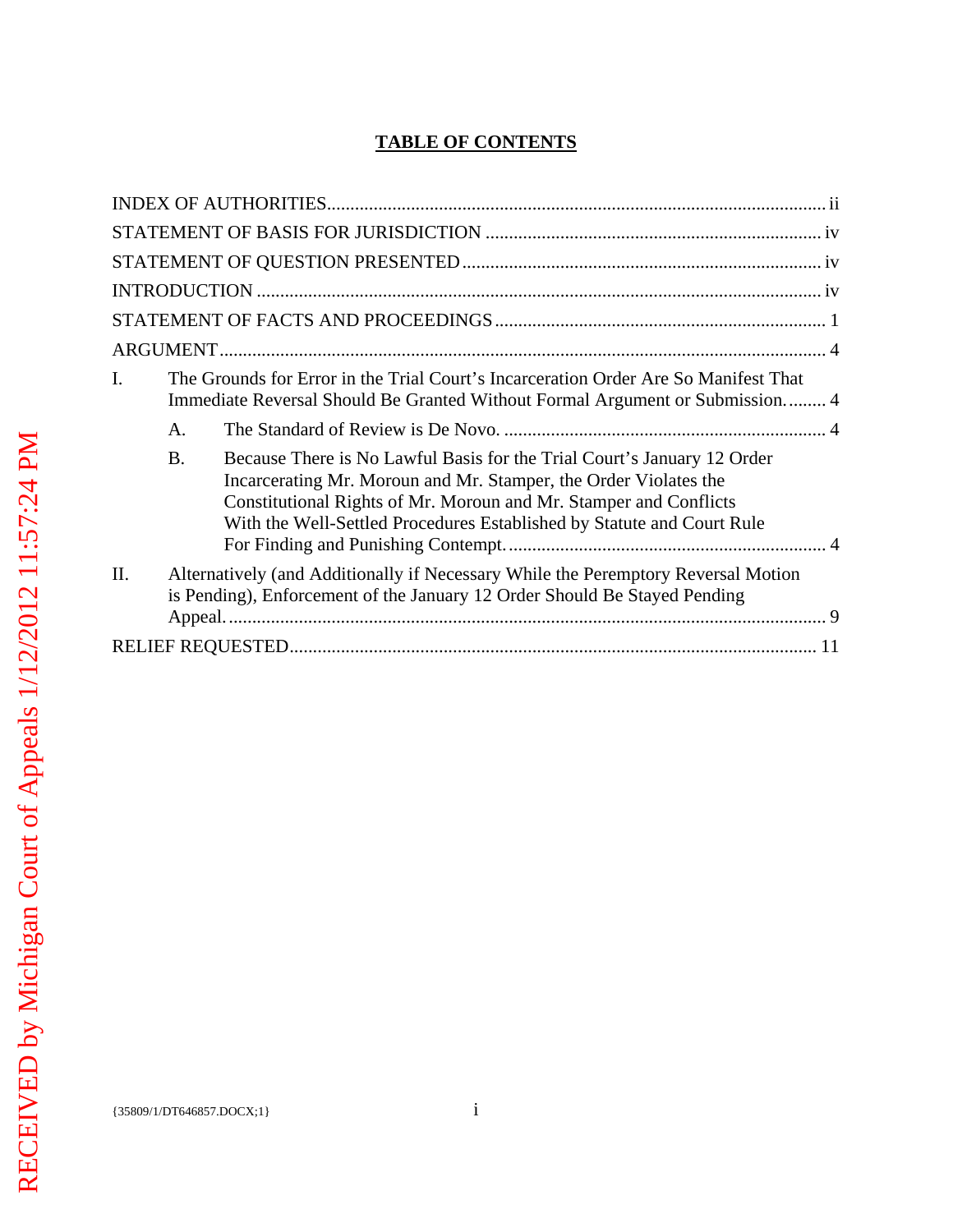## **INDEX OF AUTHORITIES**

## **Cases**

| DeGeorge v Warheit,                                                                                                              |
|----------------------------------------------------------------------------------------------------------------------------------|
| Detroit Firefighters Ass'n IAFF Local 344 v City of Detroit,                                                                     |
| In re Contempt of Auto Club Ins Assoc,                                                                                           |
| In re Oliver,                                                                                                                    |
| In re Temporary Order to Implement,<br>2010 Mich App LEXIS 1939, unpublished opinion per curiam of the Court of Appeals,         |
| Lawrence M Clarke, Inc v Richco Constr, Inc,                                                                                     |
| M & S, Inc v Attorney General,                                                                                                   |
| M&M Aerotech, Inc v Department of Treasury,<br>1999 Mich App LEXIS 2745, unpublished opinion per curiam of the Court of Appeals, |
| Mathews v Eldridge,                                                                                                              |
| McKinstry v Genesee County Circuit Judges,                                                                                       |
| People v Johnson,                                                                                                                |
| Pontiac Firefighters Union Local 376 v City of Pontiac,                                                                          |
| Porter v Porter,                                                                                                                 |
| State Employees Ass'n v Dept of Mental Health,                                                                                   |
| United Mine Workers v Bagwell,                                                                                                   |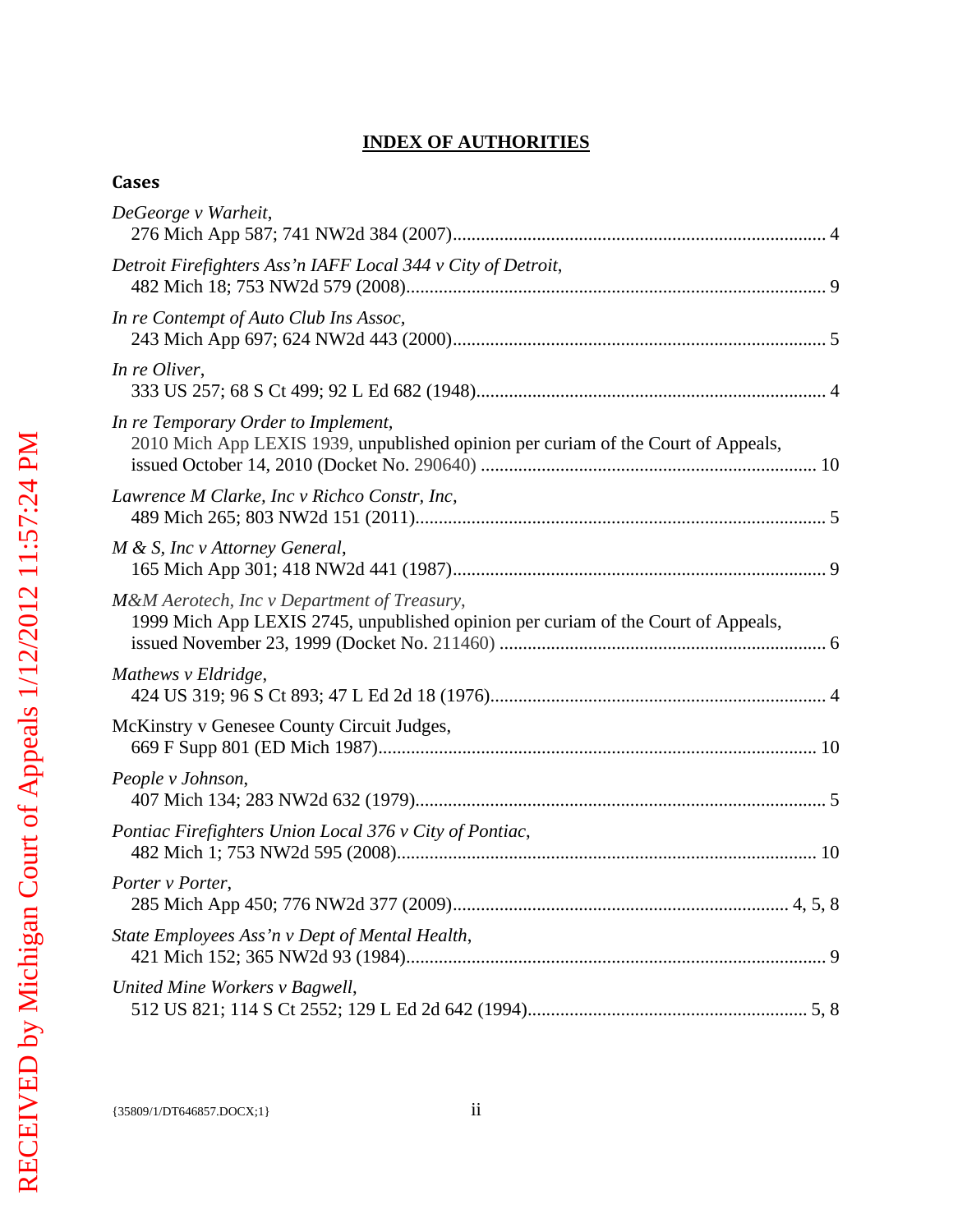## **Statutes**

| <b>Other Authorities</b>                                                     |  |
|------------------------------------------------------------------------------|--|
| Schulman, Moscow & Lesser, Michigan Corporation Law & Practice (2012 Supp) 7 |  |
| <b>Rules</b>                                                                 |  |
|                                                                              |  |
|                                                                              |  |
|                                                                              |  |
|                                                                              |  |
| <b>Treatises</b>                                                             |  |
|                                                                              |  |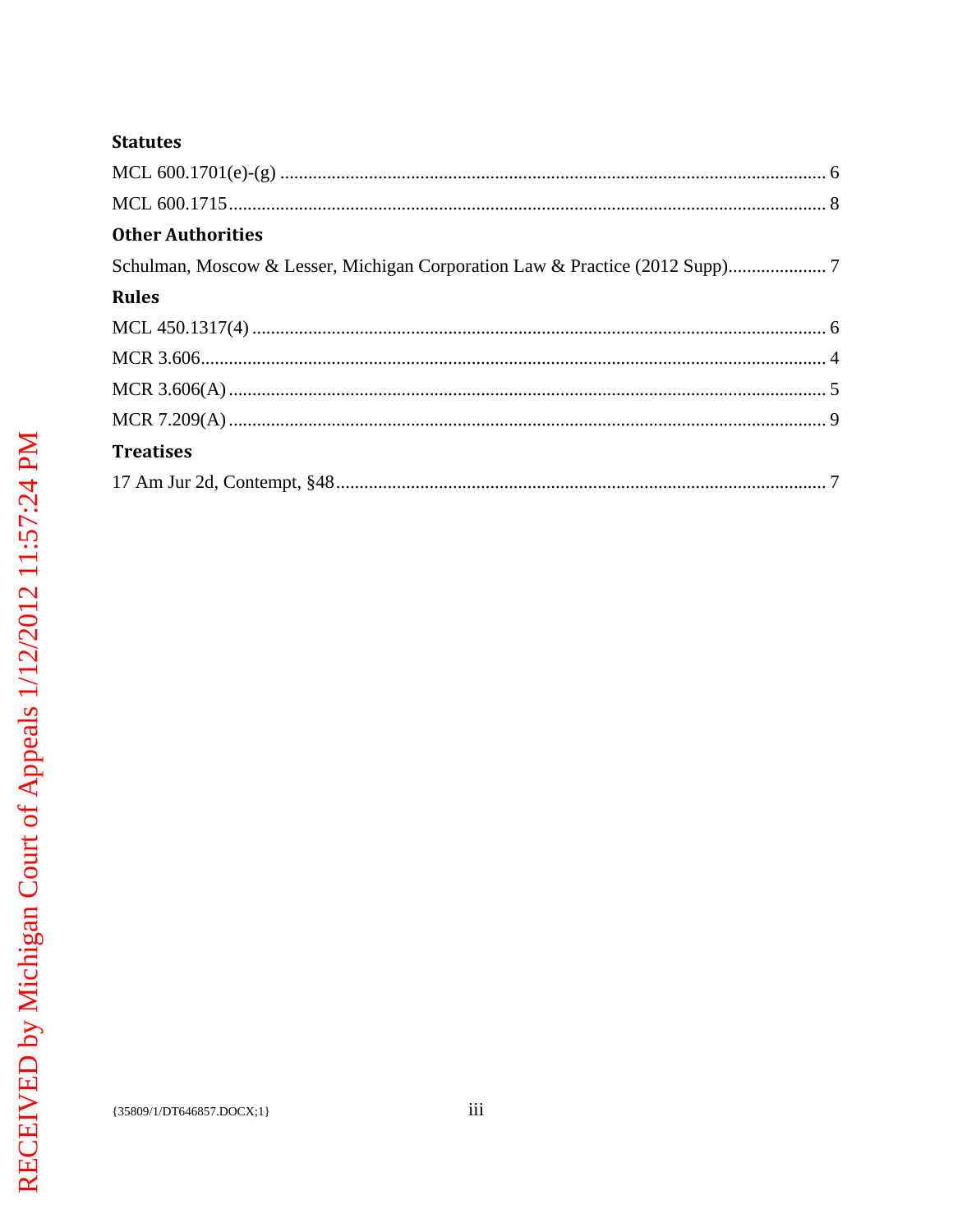#### **STATEMENT OF BASIS FOR JURISDICTION**

Jurisdiction exists in this Court pursuant to MCR 7.203(A), MCR 7.204 and MCR  $7.202(6)(a)$ .

#### **STATEMENT OF QUESTION PRESENTED**

Whether this Court should grant peremptory reversal and/or stay enforcement of the January 12, 2012 Order incarcerating Manuel J. Moroun and Dan Stamper?

#### **INTRODUCTION**

The Trial Court's January 12 Order should be peremptorily reversed and/or stayed for the following reasons: First, neither Manuel Moroun nor Dan Stamper were given their due process rights required by the Federal and Michigan Constitutions, the Michigan Court Rules and Michigan statutes, as detailed below. They have been ordered to jail without having had a hearing or an opportunity to defend themselves and without the Trial Court providing notice through a show cause order or otherwise that they were at risk of imprisonment. Second, the January 12 Order orders Mr. Moroun and Mr. Stamper to remain in jail until DIBC fully complies with the Court's February 1, 2010, Order, a process that all parties agree will take at least 9 to 12 months to complete. Moreover, the parties do not agree, and the Court has not specifically directed, what acts need to be done in order for DIBC to "fully comply" with the February 1, 2010 Order. The January 12 Order is, in essence, an indefinite prison sentence without providing either Appellant with the proverbial key to their own release that is the hallmark of civil contempt. The January 12 Order can only reasonably be construed as a punitive, criminal contempt order.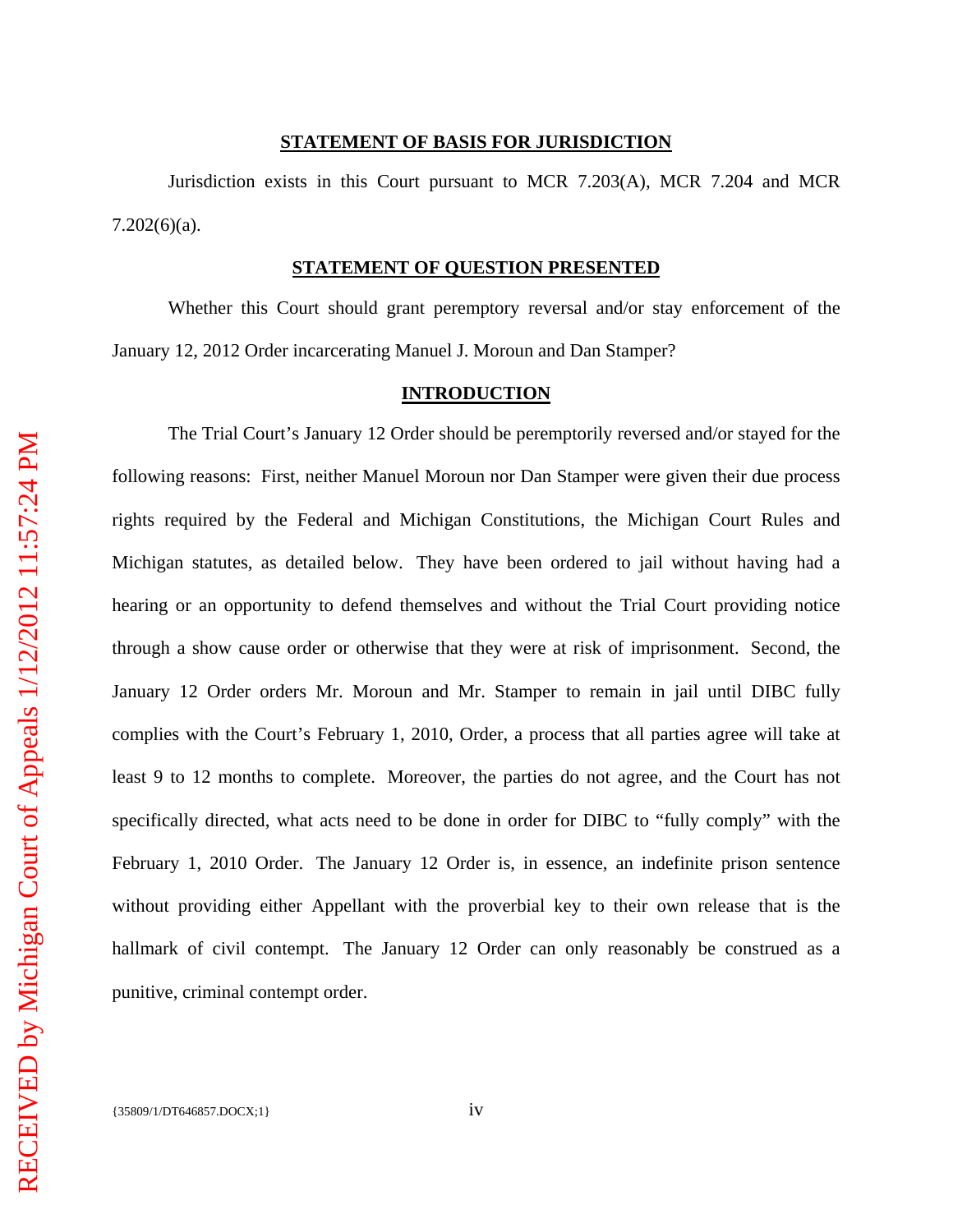#### **STATEMENT OF FACTS AND PROCEEDINGS**

On January 12, 2012, Appellants Manuel J. Moroun and Dan Stamper were jailed by Wayne County Circuit Court Judge Prentis Edwards, who directed that they be held in the custody of the Wayne County Sheriff until the Detroit International Bridge Company ("DIBC") fully complies with the Court's February 1, 2010 Order. See January 12 Order (Exhibit 1). Mr. Moroun and Mr. Stamper moved for release pending appeal and to stay the January 12 Order. The Trial Court denied both motions. *See* Order Denying Release Pending Appeal ("Release Order") (Exhibit 2) and Order Denying Stay Pending Appeal of Order Directing that Manuel J. Moroun and Dan Stamper Be Imprisoned in the Wayne County Jail ("Stay Order") (Exhibit 3).

The basis for the Court's order imprisoning Mr. Moroun and Mr. Stamper was the Court's determination that incarceration for an indeterminate period of time was necessary to ensure that DIBC fully complies with the terms and provisions of the Court's February 1, 2010 Opinion and Order ("February 1 Order") (Exhibit 4). The February 1 Order stated in part: that DIBC shall "complete construction of its portion of the Gateway Project in accordance with the plans attached to the Performance Bond and the Maintenance Agreement." February 1 Order at 15. The January 12 Order imprisons Mr. Moroun and Mr. Stamper until there is "full" compliance by DIBC. The January 12 Order states:

IT IS ORDERED THAT Manuel "Matty" Moroun and Dan Stamper shall be imprisoned in the Wayne County Jail until the Detroit International Bridge Company complies with the February 1, 2010 Order of this Court.

IT IS ORDERED THAT the imprisonment of Manuel "Matty" Moroun and Dan Stamper shall cease when the Detroit International Bridge Company has fully complied with the February 1, 2010 Order of this Court or they no longer have the power to comply with the February 1, 2010 Order of this Court.

January 12 Order at 6.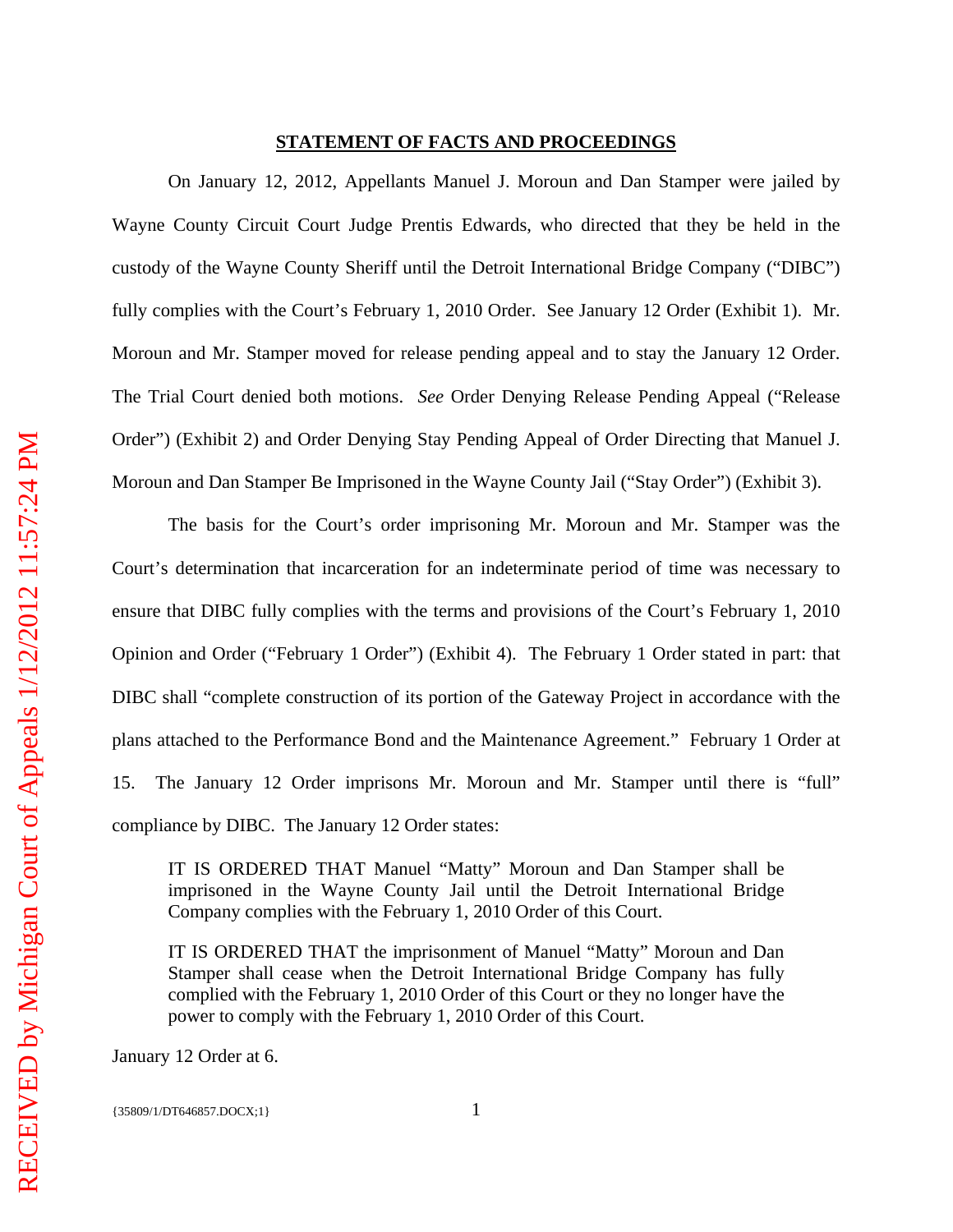The underlying dispute between DIBC and the Michigan Department of Transportation ("MDOT") arises out of the parties' differing interpretations of their respective contractual obligations in connection with a portion of the Ambassador Bridge Gateway Project. Mr. Moroun and Mr. Stamper are not and were not parties to the action in which the January 12 Order of imprisonment was entered. Neither has been held to have personally violated any order of the Court, and at no point throughout the proceedings have Mr. Moroun or Mr. Stamper ever been ordered to show cause why they personally should not be held in contempt or imprisoned for DIBC's contempt. MDOT sought no relief against Mr. Moroun or Mr. Stamper, as evidenced by its October 21, 2011 Proposed Findings of Fact and Conclusions of Law (Exhibit 5), and each of the show cause orders entered by the Trial Court have been directed solely to DIBC. *See e.g.,* 4/27/2010 Order to Show Cause (Exhibit 6); 6/13/2011 Order to Show Cause (Exhibit 7).

{35809/1/DT646857.DOCX;1} 2 Prior to the January 12, 2012 hearing, Mr. Moroun never appeared, nor was he ever required to appear, in Court relative to the underlying litigation. Mr. Stamper appeared whenever directed to do so. The Trial Court order directing Mr. Moroun to appear at the January 12, 2012 hearing was not to adjudicate Mr. Moroun's conduct, either within or without the presence of the Court. See November 3, 2011 Order ("Novcmber 3 Order") (Exhibit 8). The November 3 Order, which found DIBC in contempt, scheduled the January 12, 2012 hearing to determine "the appropriate sanctions to be imposed." *See* "November Order" at 13. In the November Order, Mr. Moroun, whom the Court incorrectly referred to as the "owner of DIBC," was ordered to appear "to ensure that the proper decision makers for DIBC are present." *See* November Order at 13. The only other reference to Mr. Moroun in the November Order related to an "option" urged upon the Court by MDOT to appoint "a Receiver to stand in the place of the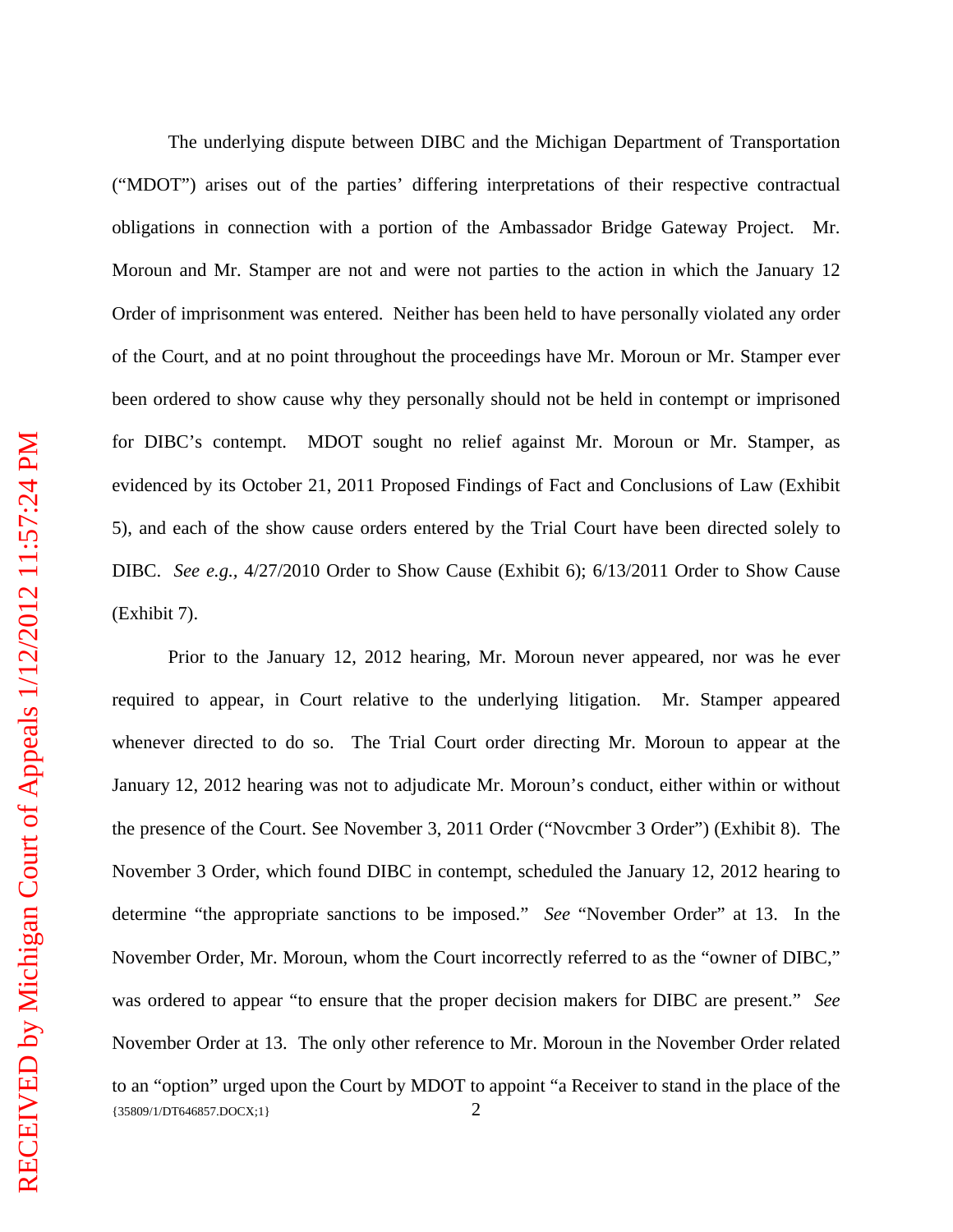owner of DIBC Manual "Matty" Moroun and its officers with authority to make decisions regarding … implementation of the … Order." November Order at 12.

In a motion seeking to excuse his appearance from the January 12 hearing, counsel for Mr. Moroun demonstrated that he is not the owner of DIBC, a fact MDOT later admitted. *See* MDOT Response to Motion to Excuse ("MDOT Resp.", attached as Exhibit 9) at 2 (admitting that DIBC Holdings "owns DIBC" and is the "sole owner of DIBC") and MDOT Resp. at 3 (attaching as Ex. 4 a March 30, 2010 corporate disclosure statement attesting that DIBC is wholly owned by DIBC Holdings). Mr. Moroun also confirmed what DIBC's president and director, Dan Stamper, had advised the Trial Court all along: that authority over the Gateway Project – and subsequently the underlying litigation – had been delegated to Mr. Stamper, who was fully empowered to obtain compliance with the Court's orders. *See* Mr. Moroun's Brief in Support of Motion to Excuse (Exhibit 10) and Mr. Moroun's Reply in Support of Motion to Excuse (Exhibit 11). Mr. Stamper has repeatedly made clear his intention to comply with the Trial Court's orders and DIBC believes it has complied. However, based upon the work MDOT asserts remains to be performed, incarceration could continue for a minimum of nine to twelve months to complete the project. This means that the Court has meted out a lengthy term of imprisonment to Mr. Moroun and Mr. Stamper, *neither of whom has been found to be in contempt of any court order*, for a minimum of nine to twelve months.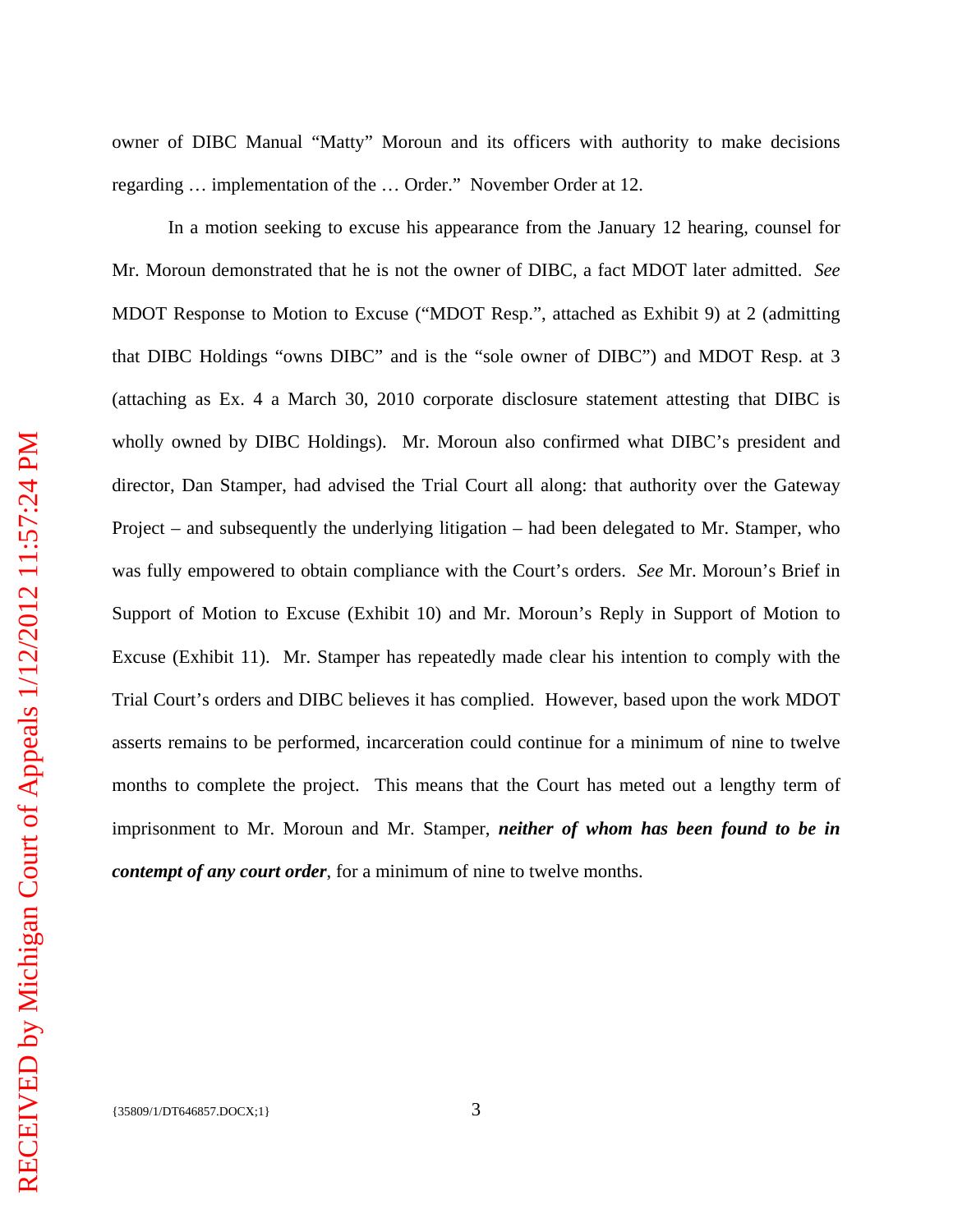#### **ARGUMENT**

## **I. The Grounds for Error in the Trial Court's Incarceration Order Are So Manifest That Immediate Reversal Should Be Granted Without Formal Argument or Submission.**

#### **A. The Standard of Review is De Novo.**

Constitutional issues that arise in the context of a contempt proceeding are considered under a *de novo* standard of review. *DeGeorge v Warheit*, 276 Mich App 587, 591; 741 NW2d 384 (2007). Questions of law are also reviewed de novo. *Porter v Porter*, 285 Mich App 450, 455; 776 NW2d 377 (2009) .

## **B. Because There is No Lawful Basis for the Trial Court's January 12 Order Incarcerating Mr. Moroun and Mr. Stamper, the Order Violates the Constitutional Rights of Mr. Moroun and Mr. Stamper and Conflicts With the Well-Settled Procedures Established by Statute and Court Rule For Finding and Punishing Contempt.**

The United States and Michigan Constitutions (U.S. Const, Am V and XIV; Mich Const

{35809/1/DT646857.DOCX;1} 4 1963, art 1, §17), MCL 600.1711(2), and MCR 3.606 all require that, except as to matters of summary criminal contempt, before any person may be incarcerated for civil or criminal contempt they must be given fair notice that they are being charged with contempt and a meaningful opportunity to be heard. The right to be heard at a meaningful time and in a meaningful manner is, in fact, the most basic of an individual's right to due process of law, guaranteed by both the Michigan and United States Constitution. In *Mathews v Eldridge*, 424 US 319, 333; 96 S Ct 893; 47 L Ed 2d 18 (1976), the United States Supreme Court explained *"[t]he fundamental requirement of due process is the opportunity to be heard 'at a meaningful time in a meaningful manner*'"(cite omitted; emphasis added). Except in cases of summary criminal contempt, this right specifically applies in *all* cases of alleged contempt. In the wellknown case of *In re Oliver*, 333 US 257, 275; 68 S Ct 499; 92 L Ed 682 (1948), a case arising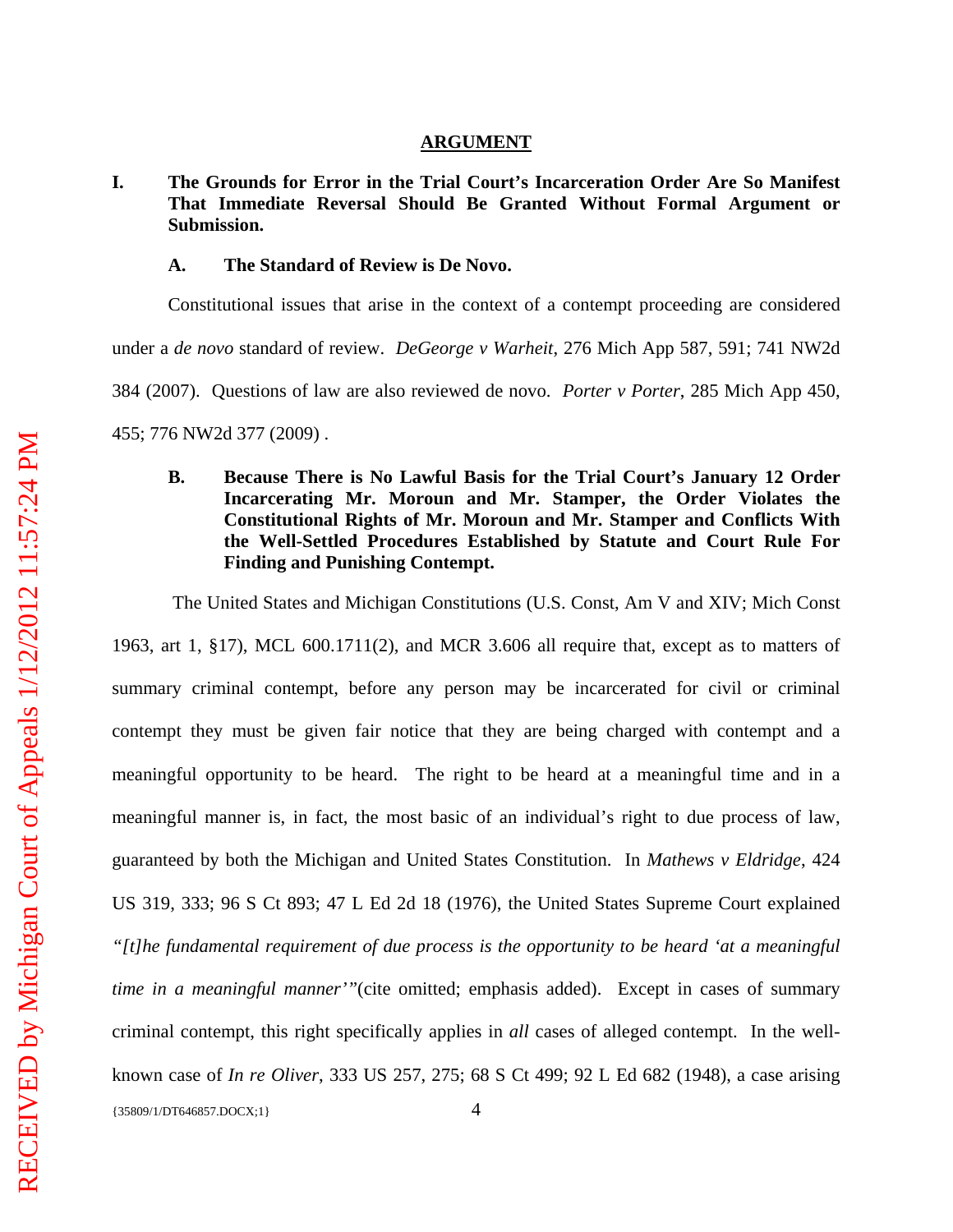out of Michigan's discredited "one-man grand jury" practice, the United States Supreme Court

made it clear that

*due process of law ... requires that one charged with contempt of court be advised of the charges against him*, have a reasonable opportunity to meet them by way of defense or explanation, have the right to be represented by counsel, and have a chance to testify and call other witnesses in his behalf, either by way of defense or explanation.

(emphasis added). *See also*, *Lawrence M Clarke, Inc v Richco Constr, Inc,* 489 Mich 265, 274- 275; 803 NW2d 151 (2011); *United Mine Workers v Bagwell*, 512 US 821, 827; 114 S Ct 2552; 129 L Ed 2d 642 (1994) ("civil contempt sanctions ... may be imposed in an ordinary civil proceeding upon *notice and an opportunity to be heard*"(emphasis added); *Porter v Porter*, 285 Mich App 450, 456-457; 776 NW2d 377 (2009) (where this Court stated that "in a civil contempt proceeding, the accused must be accorded rudimentary due process, i.e., *notice* and an opportunity to present a defense" (emphasis added); *People v Johnson*, 407 Mich 134, 149 fn 15; 283 NW2d 632 (1979). These rights have not been afforded to Mr. Moroun or Mr. Stamper.

MCR 3.606(A) is equally explicit in requiring that the alleged contemnor receive notice

that he is personally being charged with contempt. The rule provides in relevant part that

For a contempt committed outside the immediate view and presence of the court, on a proper showing on ex parte motion supported by affidavits, the court shall either

(1) order *the accused person* to show cause, at a reasonable time specified in the order, why *that person* should not be punished for the alleged misconduct; or

(2) issue a bench warrant for the arrest of *the person*.

(emphasis added). Notably and understandably, the rule does *not* treat notice to an alleged contemnor as notice to the alleged contemnor's agents or employees. In *In re Contempt of Auto* 

{35809/1/DT646857.DOCX;1} 5 *Club Ins Assoc,* 243 Mich App 697, 712-713; 624 NW2d 443 (2000), the Court of Appeals not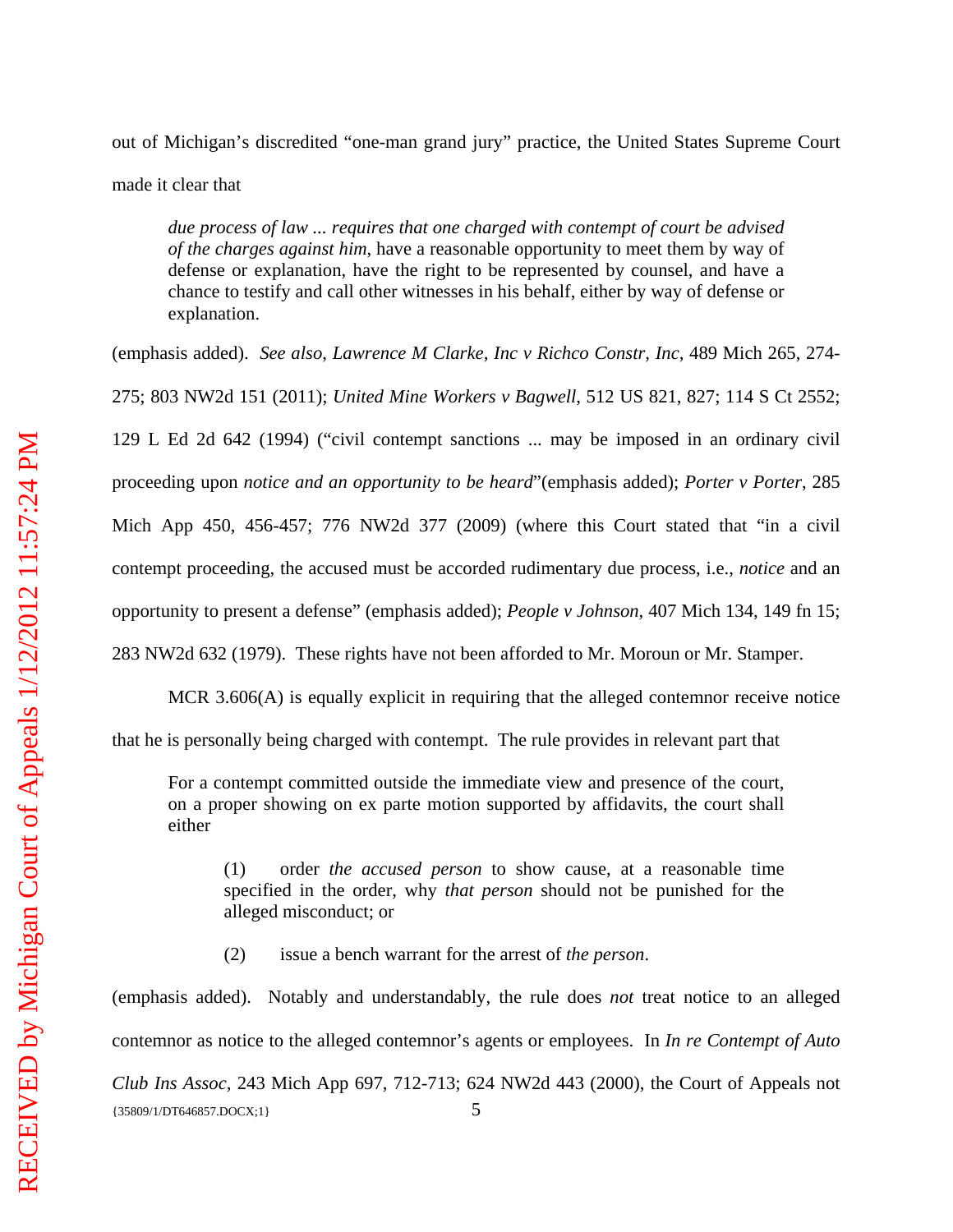only emphasized that a civil contempt proceeding "must follow the procedures established in MCR 3.606," it also reversed a finding of contempt against the ACIA where the order to show cause named only its *attorney*, not the association itself, as an alleged contemnor. Likewise, MCL 600.1711(2) states that "[w]hen any contempt is committed other than in the immediate view and presence of the court, the court may punish it by fine or imprisonment, or both, *after proof of the facts charged has been made by affidavit or other method and opportunity has been given to defend*") (emphasis added).

No such show cause order was ever entered against Mr. Moroun or Mr. Stamper and they have not been given an opportunity to defend. Mr. Moroun and Mr. Stamper have had no notice whatsoever that they were personally at risk of being jailed for *DIBC's* contempt. The Trial Court's January 10, 2011 Order (attached as Exhibit 12) and November Order found DIBC, *not* Mr. Moroun or Mr. Stamper, in contempt. Mr. Moroun and Mr. Stamper were not directed, personally or otherwise, to take or refrain from taking any action. Neither has personally failed to take any action he was obligated to take by Court order. For these reasons, even though a finding of non-party contempt is permissible in certain limited circumstances, *e.g*., MCL 600.1701(e)-(g), no such circumstances are present here, and there was no basis whatsoever for the Trial Court to believe otherwise.

 $\{35809/1/DT646857.DOCX;1\}$  6 Mr. Moroun and Mr. Stamper are not DIBC. "It is well-established that a corporation is an entity separate from that of its individual shareholders, officers, and directors." *M&M Aerotech, Inc v Department of Treasury*, 1999 Mich App LEXIS 2745 at \*13, unpublished opinion per curiam of the Court of Appeals, issued November 23, 1999 (Docket No. 211460), *citing*, *Schusterman v Employment Security Comm'n*, 336 Mich 246, 259-260; 57 NW2d 869 (1953). MCL 450.1317(4) provides that "[u]nless otherwise provided in the articles of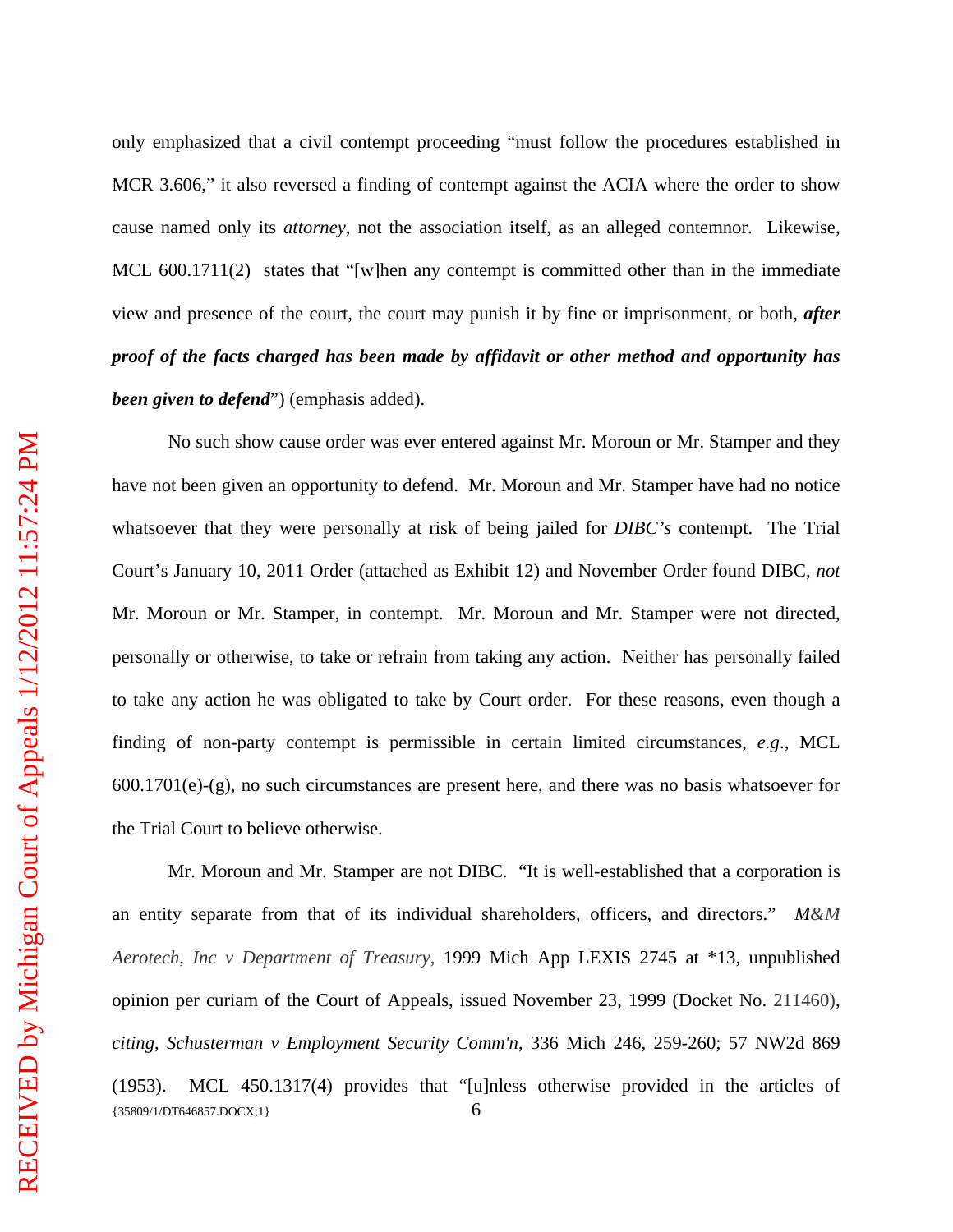incorporation, a shareholder of a corporation is not personally liable for the acts or debts of the corporation except that he or she may become personally liable by reason of his or her own acts or conduct." *See also*, Schulman, Moscow & Lesser, Michigan Corporation Law & Practice (2012 Supp), §3.9(a), p 3-17 fn 57, *citing*, *Gledhill v Fisher & Co*, 272 Mich 353, 358; 262 NW 371 (1935), which states "A refusal to recognize the ordinary immunity of stockholders not only overturns a basic provision of statutory or common law, but is also contrary to a vital economic policy underlying the whole corporate concept," *quoting*, Powell, Parent and Subsidiary Corporations, p 6.

Neither MDOT nor the Trial Court has never alleged, let alone proven, that Mr. Moroun's or Mr. Stamper's acts or conduct make them personally liable for the asserted violations by DIBC. Nor is there any other basis for the Court's incarceration Order against them. Neither Mr. Moroun nor Mr. Stamper have been made a party to this litigation, and nothing in the substantive or procedural context of this proceeding subjects them, as non-parties, to the contempt power of this Court. Shareholders and directors who do not actively participate in a corporation's violation of a court order are not subject to contempt for the corporation's conduct. *See* 17 Am Jur 2d, Contempt, §48 ("However, simply because a corporation has failed to comply with a court order, it does not necessarily follow that all corporate agents or officers are in contempt because of their agent status. There must be evidence in the record that the corporate agent charged with contempt was somehow personally connected with defying the authority of the court or disobeying its lawful decrees").

{35809/1/DT646857.DOCX;1} 7 Again, DIBC has been found in contempt, and the only stated purpose of the January 12, 2012 hearing was for a determination regarding the appropriate sanctions to be imposed against *DIBC*. The November 3 Order gave no notice to Mr. Moroun or Mr. Stamper that they would be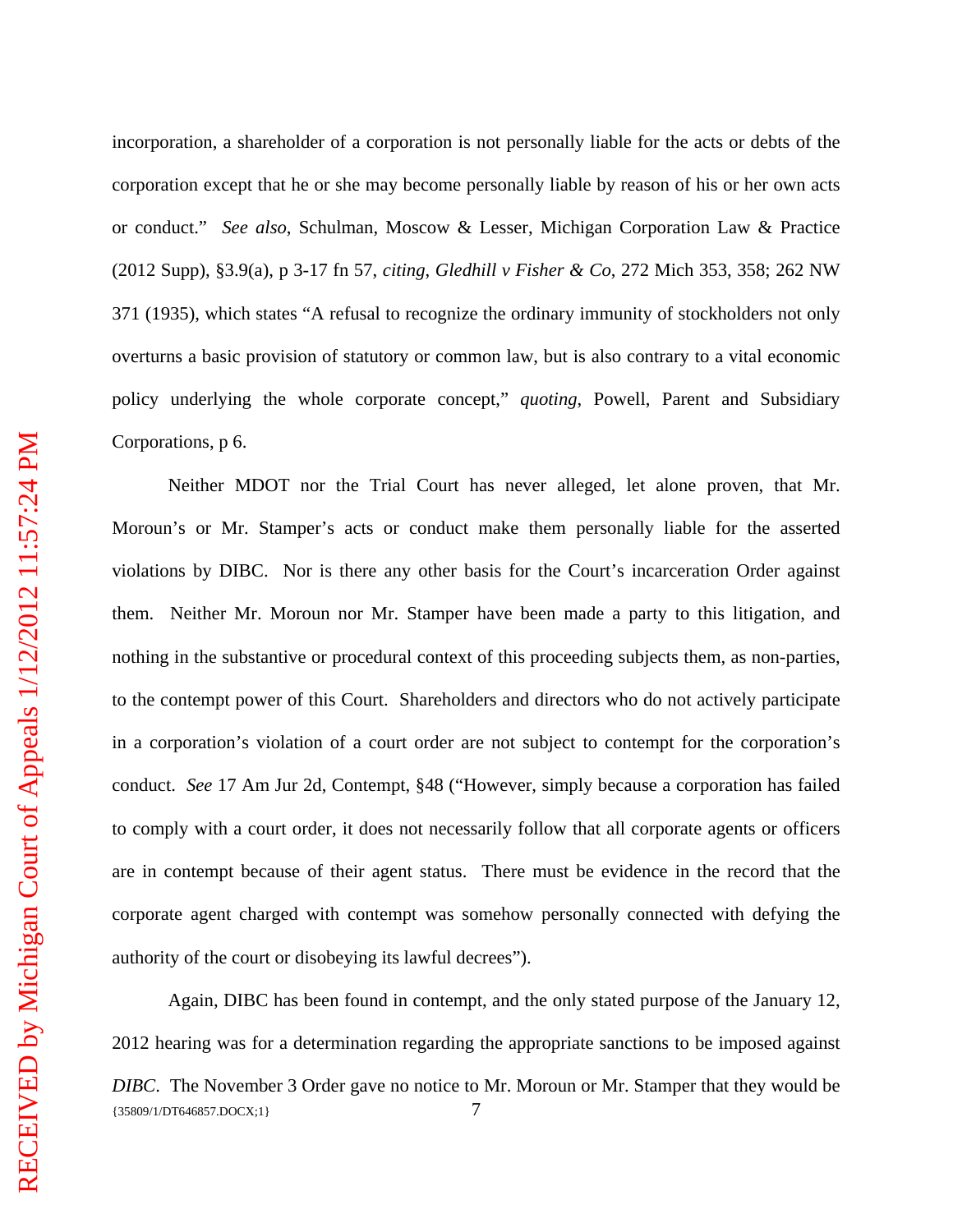at risk of being personally sanctioned for DIBC's contempt or that they should be prepared to defend themselves. The November 3 Order contemplated three options: ordering the surety, Safeco, to complete the project; allowing MDOT to retain another construction company to complete DIBC's portion of the project; and appointing a receiver to stand in the place of DIBC's owners. November Order at 12-13. If the Court intended to imprison any specific individuals, the Court should have accorded them notice and an opportunity to defend in accordance with their federal and state due process rights. $<sup>1</sup>$ </sup> Neither Mr. Moroun nor Mr. Stamper were given notice that they would be imprisoned without an opportunity to defend.

Moreover, by ordering that Mr. Moroun and Mr. Stamper be incarcerated until "the Detroit International Bridge Company has fully complied with the February 1, 2010 Order of this Court or they no longer have the power to comply", the Court has directed their imprisonment for an extended period of time far beyond the time that each could possibly take *any* action to attempt to secure DIBC's compliance with the order. That is, even if Mr. Moroun and Mr. Stamper do everything in their power to obtain compliance with the Trial Court's Order, until those individuals responsible for the actual construction *complete their* work, Mr. Moroun and Mr. Stamper would remain in the Wayne County Jail by the terms of the Court's Order. The Order is, therefore, manifestly punitive, not coercive, and, for that reason, patently beyond the Trial Court's authority pursuant to MCL 600.1715.

 $\overline{a}$ 

<sup>1</sup> Further, because the Court cannot employ its civil contempt power to address past violations, Mr. Moroun and Mr. Stamper should have been heard on the question of whether the Court's past findings of contempt continued. Civil contempt is not supposed to be punitive; it is designed to coerce compliance with the Court's order and must be capable of being avoided if compliance is achieved. *United Mine Workers*, 512 US at 827-829; *Porter*, 285 Mich App at 455-456. Mr. Moroun and Mr. Stamper were not permitted to be heard on this issue.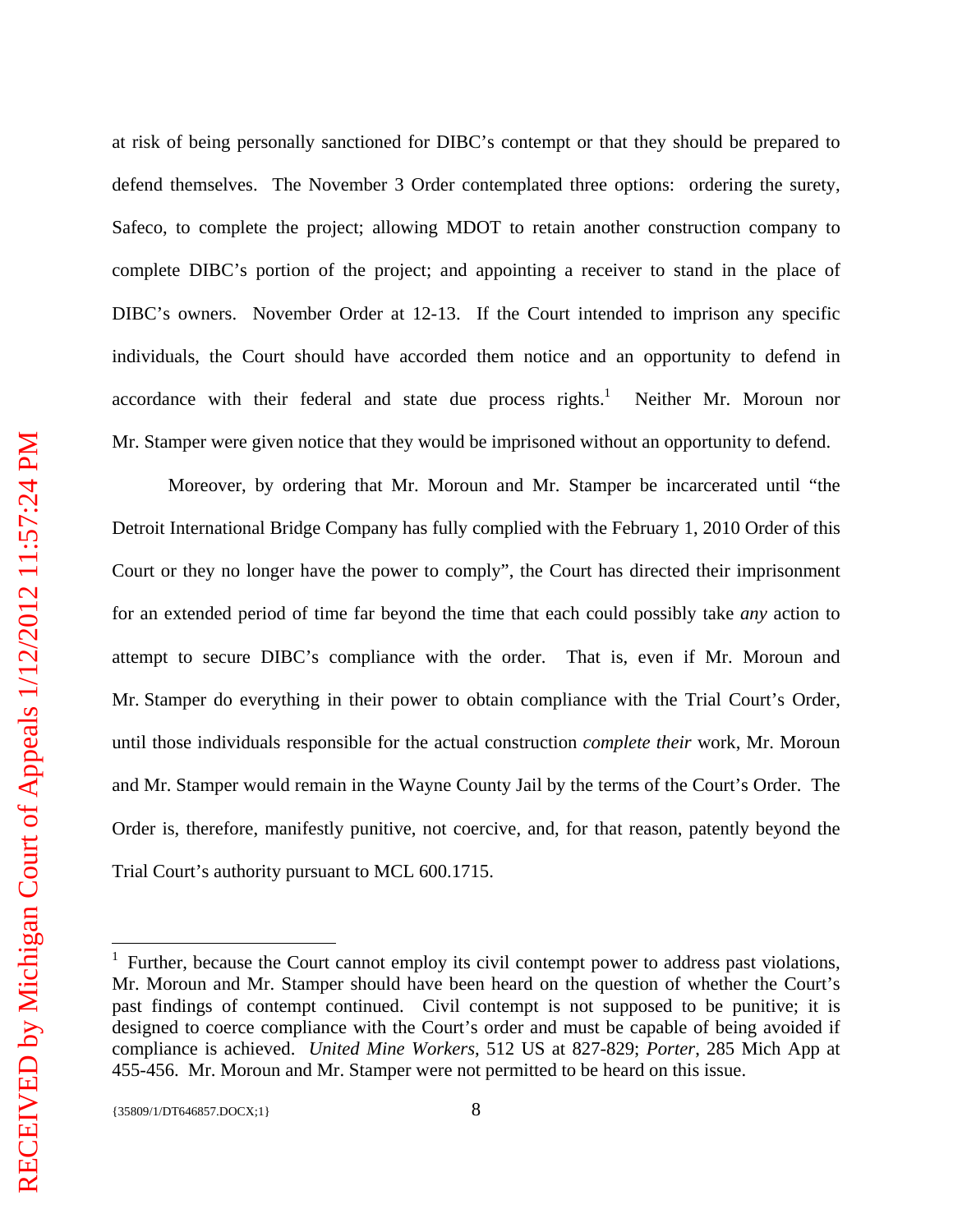Lest there be any question of Appellants' interpretation of the Trial Court's Order, language at page 4 of the Order makes it clear: The Trial Court Judge explicitly characterizes Mr. Moroun and Mr. Stamper as the "key decision makers [who] have the power to *complete* DIBC's portion of the Project" (emphasis added). By wording his order as he did, the Trial Court expressed the intent that Mr. Moroun and Mr. Stamper remain incarcerated until the project is completed, not just until they have done all they can do to see to its completion.

## **II. Alternatively (and Additionally if Necessary While the Peremptory Reversal Motion is Pending), Enforcement of the January 12 Order Should Be Stayed Pending Appeal.**

As explained above, the grounds for appeal demonstrate manifest error, and Mr. Moroun and Mr. Stamper have more than a substantial likelihood of successfully obtaining reversal of the January 12, 2012 incarceration order. Pursuant to MCR 7.209(A), this Court should, if it does not immediately peremptorily reverse, stay enforcement of the January 12 Order as necessary to permit consideration of the peremptory reversal motion and/or pending appeal of the January 12 Order.

{35809/1/DT646857.DOCX;1} 9 In prior pleadings, MDOT has suggested that the four factors applicable to requests for injunctive relief be evaluated in determining whether to issue a stay pending appeal. These factors include: (1) whether the moving party has made a strong showing that it is likely to succeed on the merits, (2) whether the moving party will be irreparably injured absent a stay; (3) whether the issuance of the stay will substantially injure the other parties interested in the proceeding; and (4) where the public interest lies. *State Employees Ass'n v Dept of Mental Health*, 421 Mich 152, 157-158; 365 NW2d 93 (1984); *Detroit Firefighters Ass'n IAFF Local 344 v City of Detroit*, 482 Mich 18, 34-35; 753 NW2d 579 (2008); *M & S, Inc v Attorney General*, 165 Mich App 301, 307; 418 NW2d 441 (1987). *See also, In re Temporary Order to*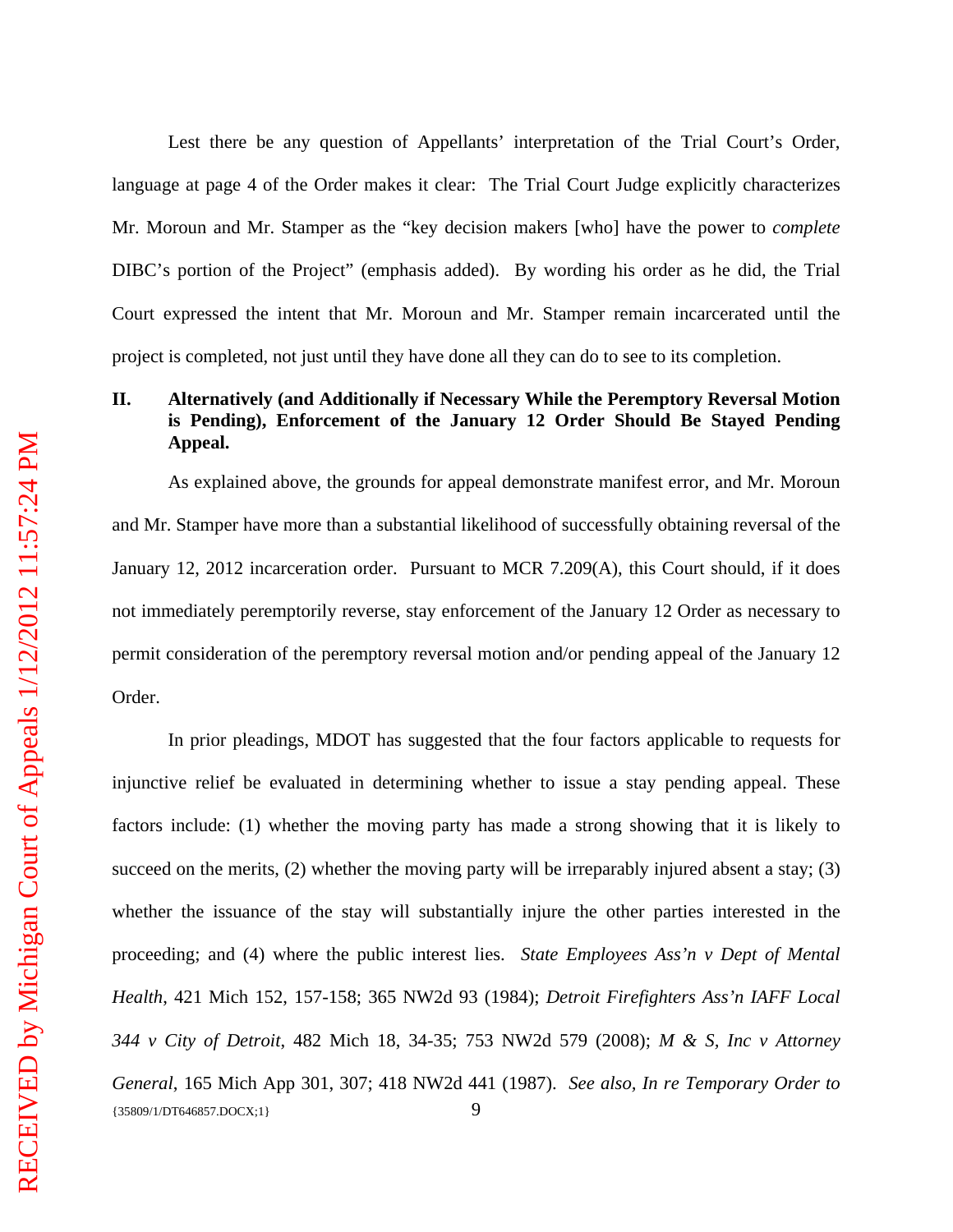*Implement,* 2010 Mich App LEXIS 1939 at  $*7$ , unpublished opinion per curiam of the Court of Appeals, issued October 14, 2010 (Docket No. 290640) (applying the four factors). All of these factors compel a stay of enforcement here.

For the reasons expressed above, Mr. Moroun and Mr. Stamper have demonstrated a very strong likelihood of success on the merits of the appeal. Further, it cannot be veritably disputed that wrongful incarceration constitutes irreparable harm. Irreparable harm exists when there is no adequate remedy at law, *Pontiac Firefighters Union Local 376 v City of Pontiac*, 482 Mich 1, 8-9; 753 NW2d 595 (2008), and the threatened injury cannot be compensated monetarily. The wrongful loss of liberty certainly falls within that standard. Deprivation of constitutional rights in contempt proceedings that lead to incarceration can cause irreparable harm. *McKinstry v Genesee County Circuit Judges*, 669 F Supp 801, 812 (ED Mich 1987). Further, Mr. Moroun is in his eighties and has had two heart procedures. There is a very real danger that his continued incarceration could lead to grave consequences.

MDOT could not be possibly be harmed if Mr. Moroun and Mr. Stamper are released from jail. Nor will the release of Mr. Moroun and Mr. Stamper harm the public interest. The public interest is advanced, not harmed by this Court's immediate intervention prohibiting the continued incarceration of Mr. Moroun and Mr. Stamper in clear violation of their federal and state constitutional rights. They are long-time Michigan residents and deeply rooted to the community. There is no danger whatever that staying the enforcement of the incarceration order would harm the public. Indeed, it was not one of the options initially contemplated by the Court or *ever* sought by MDOT.